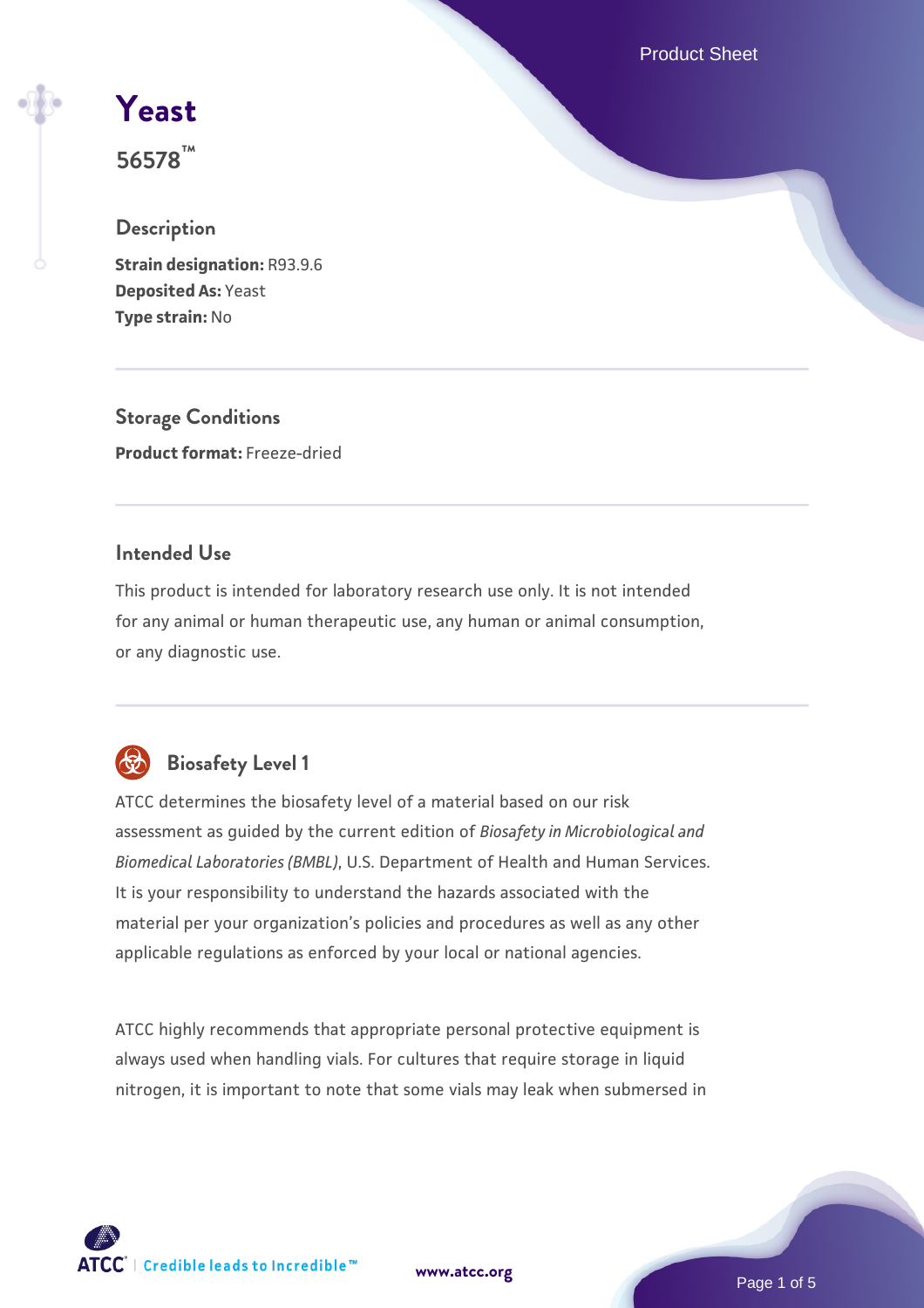**Teast** Product Sheet

liquid nitrogen and will slowly fill with liquid nitrogen. Upon thawing, the conversion of the liquid nitrogen back to its gas phase may result in the vial exploding or blowing off its cap with dangerous force creating flying debris. Unless necessary, ATCC recommends that these cultures be stored in the vapor phase of liquid nitrogen rather than submersed in liquid nitrogen.

#### **Certificate of Analysis**

For batch-specific test results, refer to the applicable certificate of analysis that can be found at www.atcc.org.

#### **Growth Conditions**

**Medium:**  [ATCC Medium 200: YM agar or YM broth](https://www.atcc.org/-/media/product-assets/documents/microbial-media-formulations/2/0/0/atcc-medium-200.pdf?rev=ac40fd74dc13433a809367b0b9da30fc) **Temperature:** 25°C

# **Material Citation**

If use of this material results in a scientific publication, please cite the material in the following manner: Yeast (ATCC 56578)

#### **References**

References and other information relating to this material are available at www.atcc.org.



**[www.atcc.org](http://www.atcc.org)**

Page 2 of 5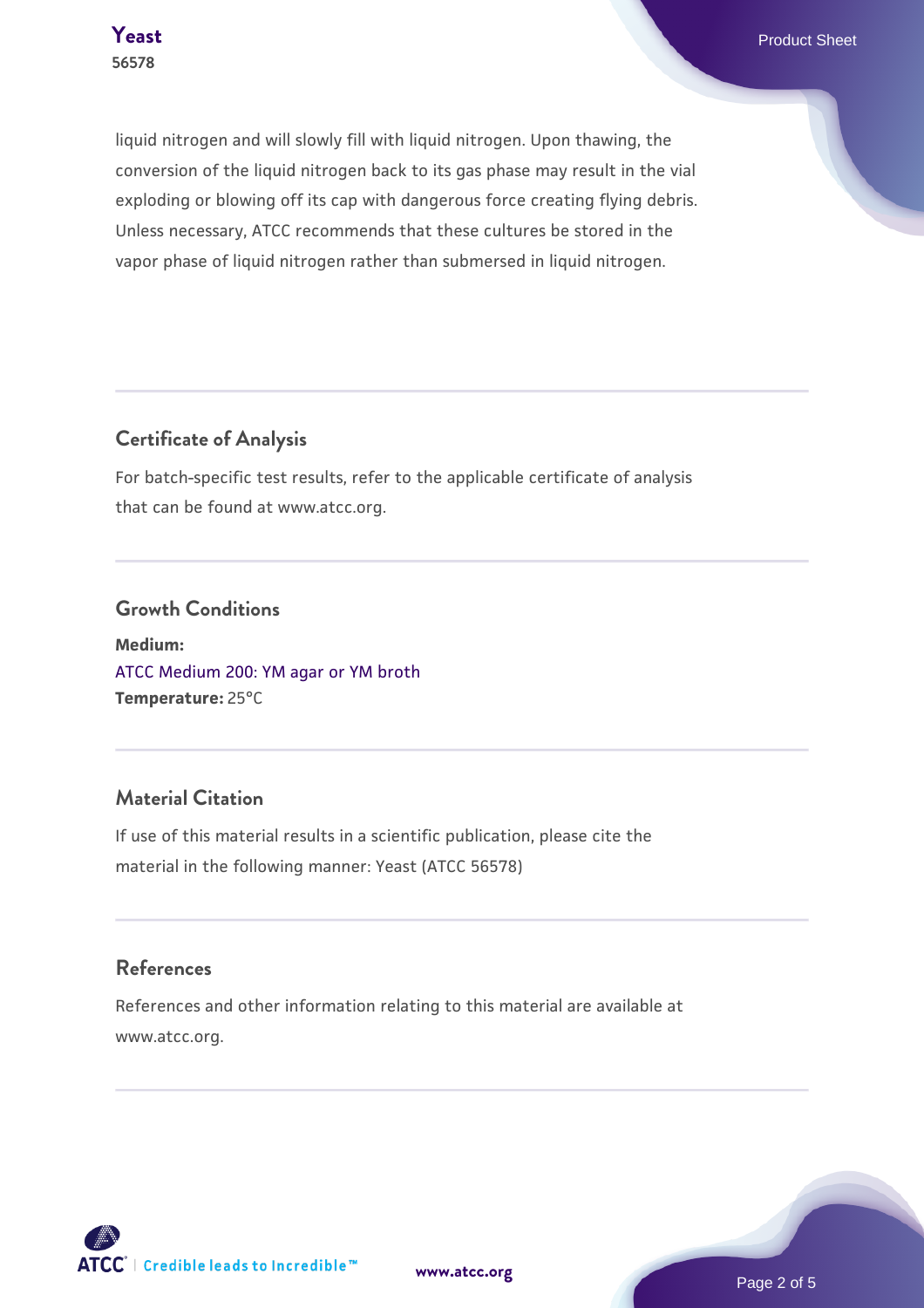#### **Warranty**

The product is provided 'AS IS' and the viability of ATCC® products is warranted for 30 days from the date of shipment, provided that the customer has stored and handled the product according to the information included on the product information sheet, website, and Certificate of Analysis. For living cultures, ATCC lists the media formulation and reagents that have been found to be effective for the product. While other unspecified media and reagents may also produce satisfactory results, a change in the ATCC and/or depositor-recommended protocols may affect the recovery, growth, and/or function of the product. If an alternative medium formulation or reagent is used, the ATCC warranty for viability is no longer valid. Except as expressly set forth herein, no other warranties of any kind are provided, express or implied, including, but not limited to, any implied warranties of merchantability, fitness for a particular purpose, manufacture according to cGMP standards, typicality, safety, accuracy, and/or noninfringement.

#### **Disclaimers**

This product is intended for laboratory research use only. It is not intended for any animal or human therapeutic use, any human or animal consumption, or any diagnostic use. Any proposed commercial use is prohibited without a license from ATCC.

While ATCC uses reasonable efforts to include accurate and up-to-date information on this product sheet, ATCC makes no warranties or representations as to its accuracy. Citations from scientific literature and patents are provided for informational purposes only. ATCC does not warrant that such information has been confirmed to be accurate or complete and the customer bears the sole responsibility of confirming the accuracy and completeness of any such information.

This product is sent on the condition that the customer is responsible for and assumes all risk and responsibility in connection with the receipt, handling,

**[www.atcc.org](http://www.atcc.org)**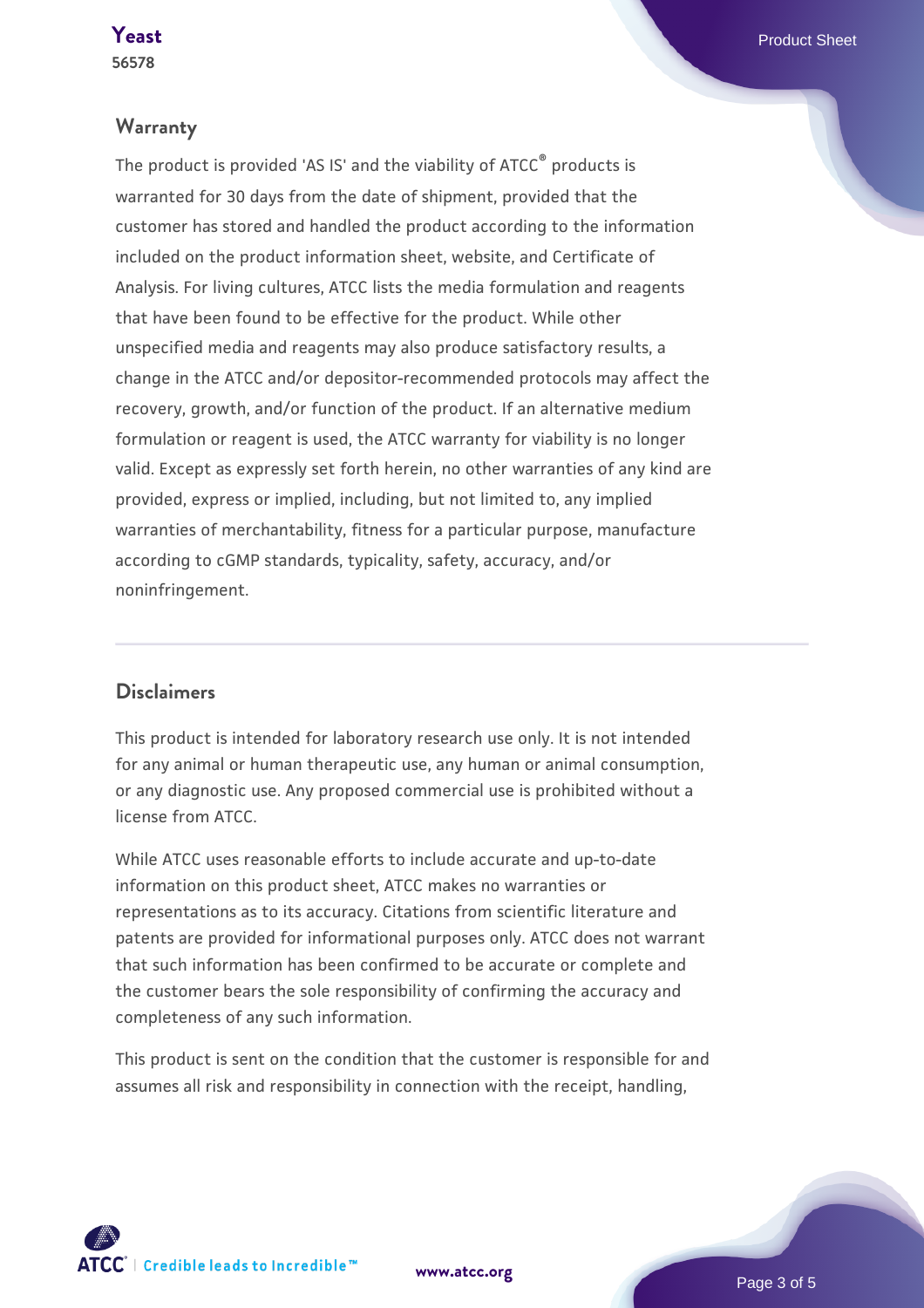storage, disposal, and use of the ATCC product including without limitation taking all appropriate safety and handling precautions to minimize health or environmental risk. As a condition of receiving the material, the customer agrees that any activity undertaken with the ATCC product and any progeny or modifications will be conducted in compliance with all applicable laws, regulations, and guidelines. This product is provided 'AS IS' with no representations or warranties whatsoever except as expressly set forth herein and in no event shall ATCC, its parents, subsidiaries, directors, officers, agents, employees, assigns, successors, and affiliates be liable for indirect, special, incidental, or consequential damages of any kind in connection with or arising out of the customer's use of the product. While reasonable effort is made to ensure authenticity and reliability of materials on deposit, ATCC is not liable for damages arising from the misidentification or misrepresentation of such materials.

Please see the material transfer agreement (MTA) for further details regarding the use of this product. The MTA is available at www.atcc.org.

# **Copyright and Trademark Information**

© ATCC 2021. All rights reserved.

ATCC is a registered trademark of the American Type Culture Collection.

# **Revision**

This information on this document was last updated on 2021-05-19

# **Contact Information**

ATCC 10801 University Boulevard Manassas, VA 20110-2209 USA